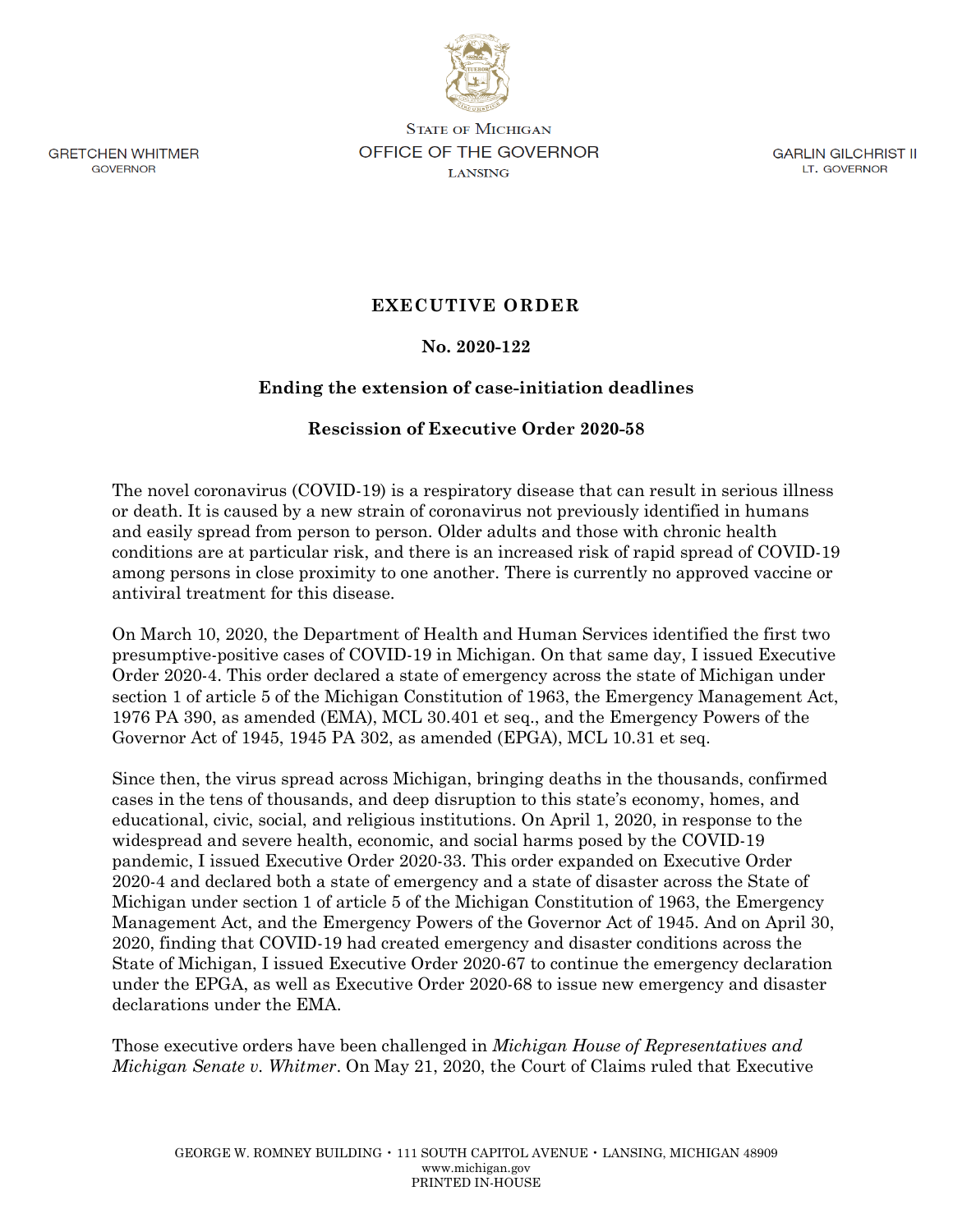Order 2020-67 is a valid exercise of authority under the Emergency Powers of the Governor Act but that Executive Order 2020-68 is not a valid exercise of authority under the Emergency Management Act. Both of those rulings are being challenged on appeal.

On May 22, 2020, I issued Executive Order 2020-99, again finding that the COVID-19 pandemic constitutes a disaster and emergency throughout the State of Michigan. That order constituted a state of emergency declaration under the Emergency Powers of the Governor Act of 1945. And, to the extent the governor may declare a state of emergency and a state of disaster under the Emergency Management Act when emergency and disaster conditions exist yet the legislature has declined to grant an extension request, that order also constituted a state of emergency and state of disaster declaration under that act.

In March 2020, the Michigan Supreme Court issued Administrative Order 2020-3, which amended the manner of calculation of days for purposes of filing deadlines under MCR 1.108(1) for all civil and probate matters by providing that any day falling within the declared state of emergency would not count toward the limitation period. On April 22, 2020, I issued Executive Order 2020-58, which, consistent with Administrative Order 2020- 3, suspended all deadlines applicable to the commencement of all civil and probate actions and proceedings.

Michigan's emergency response has been effective in suppressing the spread of the COVID-19. The number of new confirmed cases each day has been steadily in decline, and the strain on our health care system's operational capacity has relented. As a result of this progress, Michigan has been able to gradually resume in-person work and activities with certain safety measures in place, including a wider range of judicial activities.

In light of this transition, the temporary extension of deadlines for statutes of limitations provided by Executive Order 2020-58 will no longer be necessary as soon as the Michigan Supreme Court provides for the resumption of computation of days as normal, beginning June 20, 2020.

Acting under the Michigan Constitution of 1963 and Michigan law, I order the following:

- 1. Consistent with Michigan Supreme Court Administrative Order No. 2020-18, all deadlines applicable to the commencement of all civil and probate actions and proceedings, including but not limited to any deadline for the filing of an initial pleading and any statutory notice provision or other prerequisite related to the deadline for filing of such a pleading, are tolled from March 10, 2020 to June 19, 2020.
- 2. Executive Order 2020-58 will remain in effect through June 19, 2020. Effective June 20, 2020 at 12:01 am, Executive Order 2020-58 is rescinded.